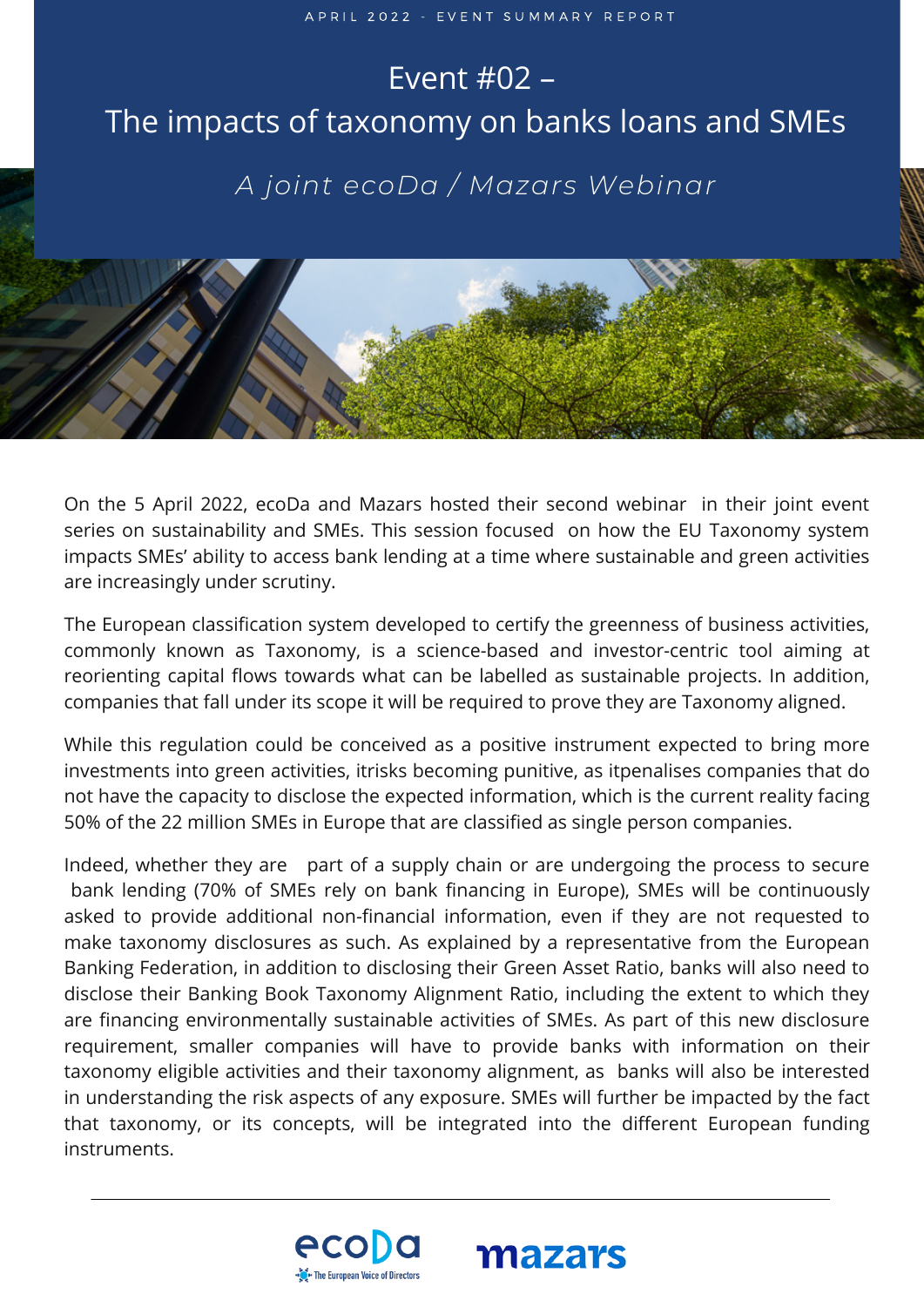This obligation will result in multiple challenges. Taxonomy, which has been firstly developed for the financial sector, has revealed intrinsic shortcomings in terms of usability for the economy at large. Its complexity, coupled with unclear concepts, including the 'do no significant harm' criteria, which is difficult to articulate within the context of other European initiatives on sustainability, leads SMEs to become 'lost in transition'. The biggest barriers to greening SMEs are the adaption costs, i the uncertain European regulatory landscape and the lack of ESG skills.

It is important that taxonomy remains a tool for investment in the Green Deal transformation. Attention should be put on how this instrument will work for the whole economy, as it should not become a punitive instrument. Consistency should also be ensured among the different reporting layers to avoid overlaps and contradictions.

The panellists therefore urge the European Commission to adopt voluntary reporting standards as soon as possible to help SMEs play their crucial role in the sustainable transformation in a cost efficient way, and assist them by developing some kind of certification process that companies can undergo in order to demonstrate their alignment with Taxonomy. They also invite the Commission to simplify Taxonomy, stressingthe importance of education to help entrepreneurs and board members embrace the topic.

During the session, the speakers shared some guidance to help board members navigate the transition:

- Board members should direct their companies towards new opportunities while creating value for the shareholders and the wider society;
- Board members should acknowledge that the financing of the company is different and should not be a topic circumvented to CFOs and CEOs;
- Taxonomy has the potential to be a key, powerful tool for change and should not be approached as a mere compliance exercise;
- New business models should be investigated and will enable companies remain competitive throughout the green transition;
- Companies' ESG efforts are condemned to fail if they are not embedded in the business model and strategies;
- Transparency and accountability should not be overlooked. Any information that could be disclosed without undermining the company's competitiveness should be made public. It is important to safeguard business strategic information.

The recording of this webinar is available [here.](https://www.youtube.com/watch?v=3FRgP2FE9Rs)





Speakers: Alexandre Affre *(Deputy Director General, Business Europe)*, Rytis Ambrazevičius (*Board Member, ecoDa, President, Baltic Institute of Corporate Governance*), Denisa Avermaete *(Policy Adviser, European Banking Federation)*, Dr. Roger M. Barker *(Director of Policy and Governance, UK Institute of Directors),* Maud Gaudry *(Director, Mazars Paris)*, Gerhard Huemer (*Economic Policy Director, SMEunited).*